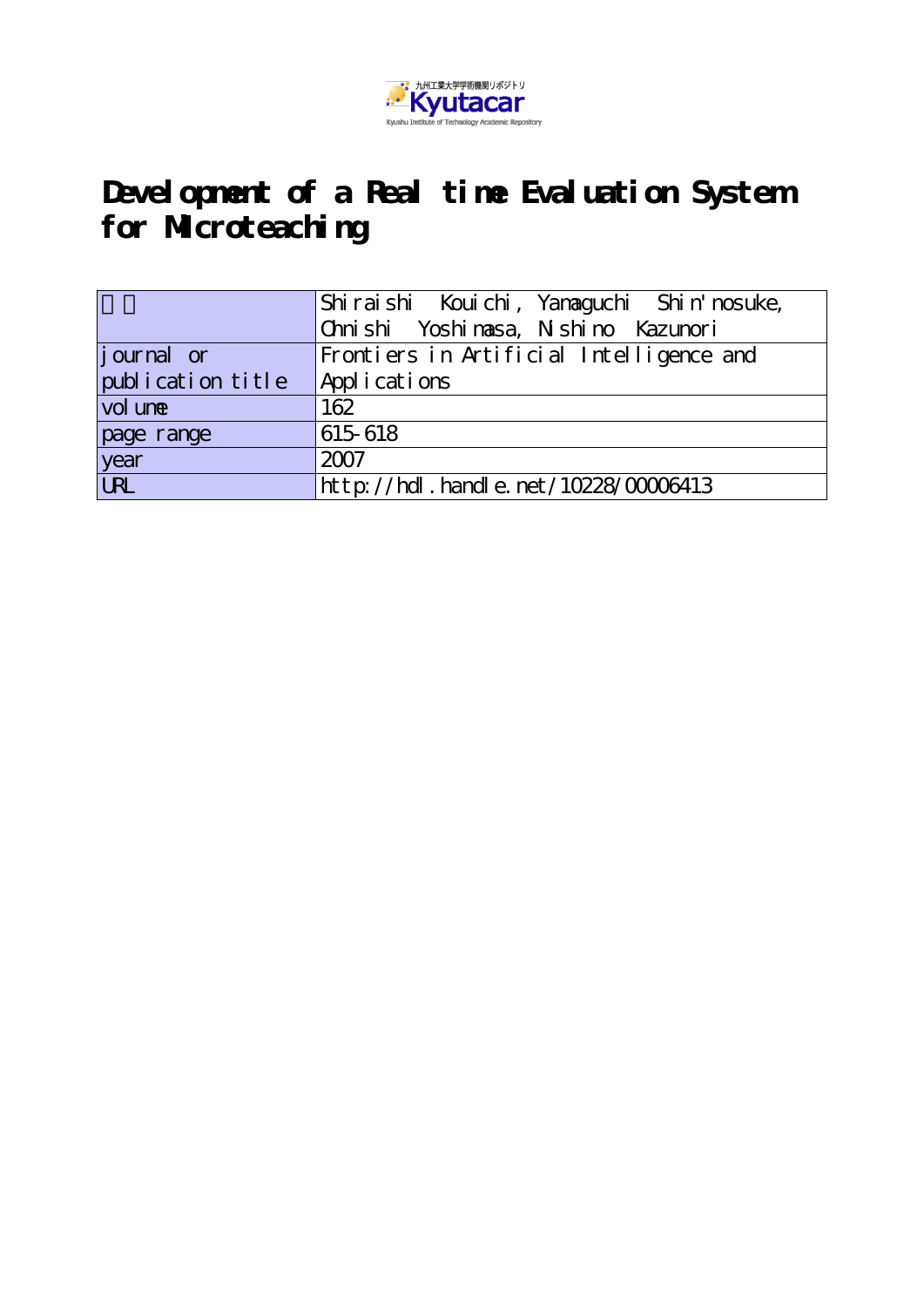## Development of a Real-time Evaluation System for Microteaching

### **Kouichi SHIRAISHI", Shin'nosuke YAMAGUCID\ Y oshimasa OHNism<sup>&</sup>lt; , Kazunori NISH町o<sup>b</sup>**

<sup>a</sup>Graduate School of Computer Science and Systems Engineering, *Kyushu Institute of Technology, Japan*  **Fα***cul,***砂** *ofComputer Science, K戸shu Institute of Technology, Japan <sup>0</sup>Information Science Center, Kyushu Institute of Technology, Japan* shiraishi@smile.kyutech.ac.jp

Abstract: We have developed an evaluation system for microteaching. Unlike **conventional evaluation methods using paper medium, our system enables evaluation conventions comments** to be inputted in real time. In addition, our system enables evaluation  $\frac{1}{2}$ **comments to be displayed using a video while microteaching. As a result, an evaluator is**  $\frac{1}{2}$ able to input a comment while watching the teaching practice and the student is able to  $\frac{1}{2}$ **check the comments** 

**Keywords:** Real-time evaluation system, microteaching, teaching practice, streaming

#### **I. Introduction**

**Microteaching is used to develop teaching skills, where a student practices teaching, and their teacher evaluates them. Many researchers have conducted research into methods of**  evaluating microteaching. We consider that we are able to classify to following sentences from previous research in terms of "a time and a medium of evaluation":

(i)An evaluator watches a student's teaching practice, and after that, they fill in the evaluation items on the evaluation form. This has been the most common way used to **evaluate a student.** 

**(ii)After recording a student's teaching video, either the** 如**dent or the evaluator** watches the video, and they fill in the evaluation items on the evaluation form. Kpanja (2001) and Ito (2006) described using video as an effective medium to evaluate themselves and others, and for improving their teaching skill [1] [2].

。**ii)An evaluator watches a video saved on the digital media, including DVD and the**  Internet, and they evaluate it. This enables them to evaluate remotely. Nishino (2004), **Okura (2006), and �hiraishi (2006) have developed 品 web evalu車tion system. The evaluator can add their comments to a scene from the video using this system, and the comments are displayed, synchronizing with the video. As a result, a new evaluation**  method using the Internet has been achieved [3] [4] [5].

**However, these methods have following problems: (i) since the student only checks**  the evaluation results after the teaching practice, it is difficult for them to recognize the points made by the evaluator correctly, (ii and iii) as the evaluator watches the teaching **practice using the video, they may not appreciate the ambiance experienced during teaching. As a result, the evaluator may not evaluate teaching practice correctly.** 

**Therefore we proposed our** " **real-time evaluation system**" **as a classification for a new evaluation method (iv). This system enables an evaluator to input a comment while**  watching a student's practice teaching in real time, and the student checks the comment using the video. As a result, the evaluator can accurately evaluate the teaching practice, **and the student can correctly recognize the evaluation. In this paper, we report on the development and the results of our real-time evaluation system.**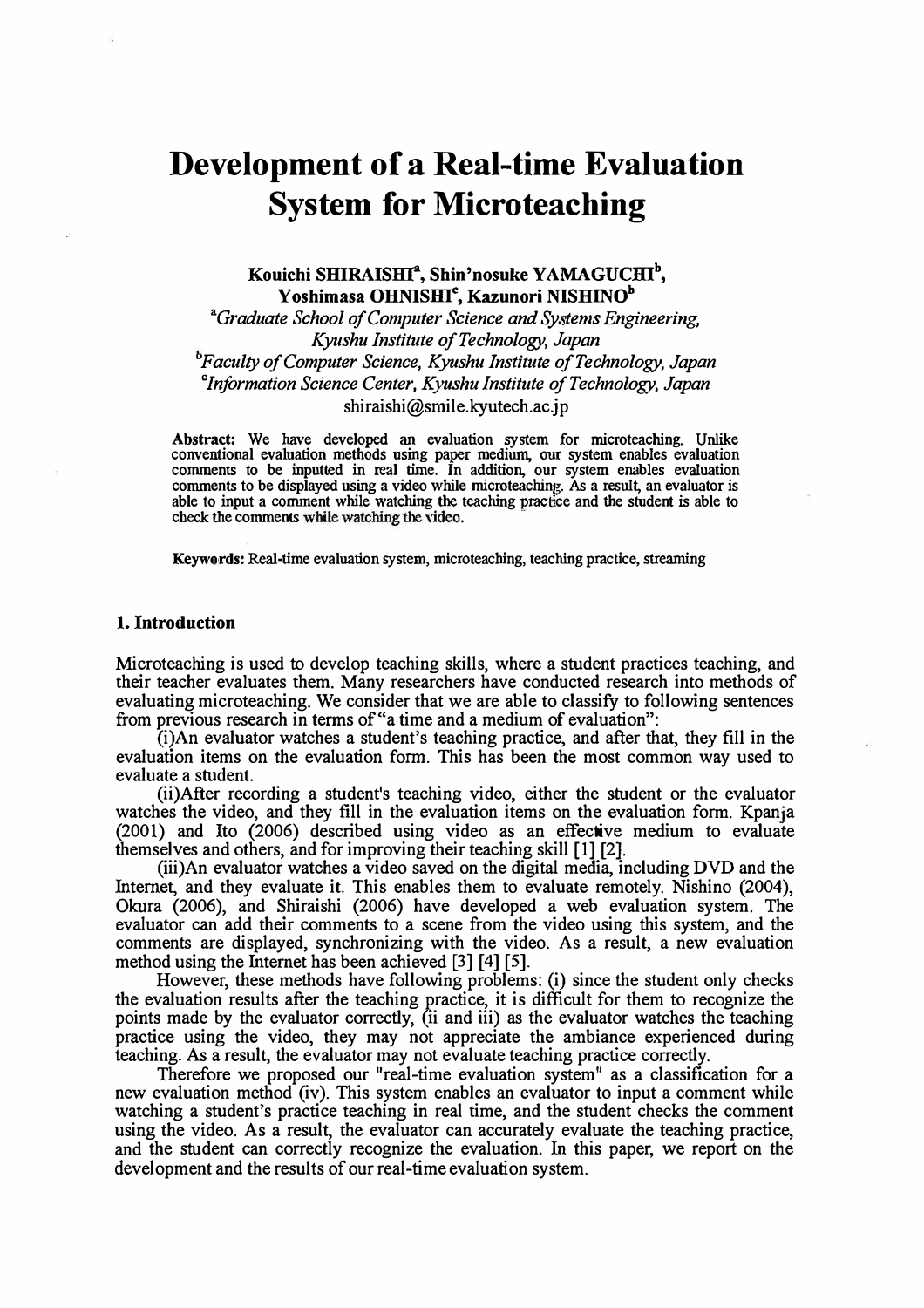#### **2. Development of a real time evaluation system**

#### *2.1 Outline of system*

**Figure 1 shows an outline of our real time evaluation system: (1) the evaluator inputs their impressions about the teaching practice using our system, (2) our system records the time**  when the evaluator inputs their comments, and (3) the student checks the comments while **watching the video of their teaching practice.** 



**Figure I. An outline of our system.** 

#### *2.2 Design of the system*

We had to design the following three applications to realize our system.

**First, we designed an encode application for recording teaching practices that had the**  following functions.

- **• Encode images from a digital video camera to a video file (in wmv format).**
- **• Record the start time encoded in a database.**

**Second, we designed an interface for evaluation that had the following functions to input a comment into an arbitrary scene while watching the teaching practice.** 

- **• Input comments in real time.**
- Save the time that the comment was input into the database.

**Third, we designed an interface for feedback that had the following functions to check the evaluation comments.** 

- **• Display the video of the teaching practice.**
- **• Display the evaluation comments according to the video taken.**

**The system uses a client server model to achieve these functions using the Internet. This system records the start time of the encoding and inputting of evaluation, and using**  these times, this system specifies the scene of the video at which the evaluator inputted the **comment. When the system plays the video, the evaluation comment is displayed at the time when the evaluator inputted it.**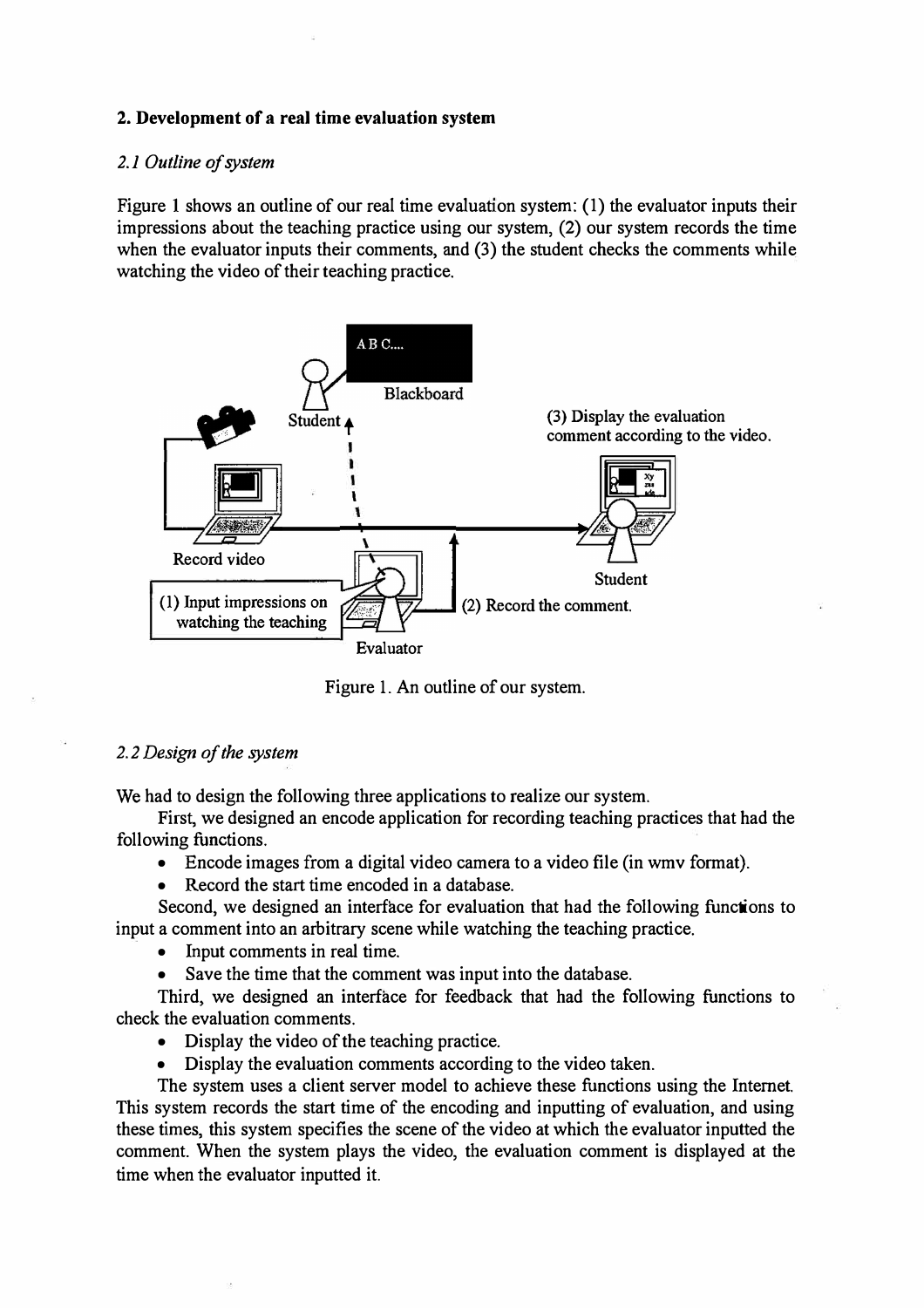#### 2.3 Development of the system

The real-time evaluation of our system was composed of three parts: (i) encode application, (ii) evaluation interface, and (iii) feedback interface. The system was developed in "Windows Server 2003. IIS and MySOL".

(i) We developed the encode application using the Visual C# software package. The encode application encodes information from an image of the digital video camera to a video file (in wmy format) using the Windows media encoder library, and the application saves the start time of the encoding in a MySQL database using the MySQL connector library v.5.

(ii) We developed the evaluation interface using the PHP: Hypertext Preprocessor. The evaluator clicks either the "Comprehensible" or the "Incomprehensible" button during the teaching to evaluate if (Figure  $2(a)$ ), and the evaluation window is displayed when either button is clicked. Usually, the evaluator freely inputs the comment in the form shown in Figure 2(b). Taking into account that the teaching progresses while the evaluator is inputting comments, we added a selection form for evaluation in the interface (Figure  $2(c)$ ).

(iii) After the evaluation, the video and comments are displayed by the feedback interface. The feedback interface displays the comment in another window (Figure 3(a)). and the student or the speaker performs a self-evaluation (Figure 3(b)). In addition, this system provides a total of the number of comments per minute, and the feedback interface shows the results (Figure  $3(c)$ ).



Figure 2. The evaluation interface.

Figure 3. The feedback interface.

#### 3. Practice and Evaluation of the system

#### 3.1 Outline of the practice

We used this system to evaluate a student's teaching practice of 10 minutes teaching per person. Four evaluators were used in the evaluation. We show the results of part of the evaluation comments in Table 1 as an example. The "Time" column in Table 1 denotes the time that a comment was input, and the "Evaluator" column denotes the name of the evaluator who inputted the comments.

| Time  | Content of evaluation comments                                                           | Evaluator   |
|-------|------------------------------------------------------------------------------------------|-------------|
| 00:45 | • I think that this way may attract student's interest at a time.                        | Evaluator 1 |
| 03.14 | I think that the students never get tired, because you mix<br>"Explanation and problem". | Evaluator 2 |
| 04:09 | I think that the volume of your voice is heard well.                                     | Evaluator 1 |

Table 1. An example of the evaluation comments.